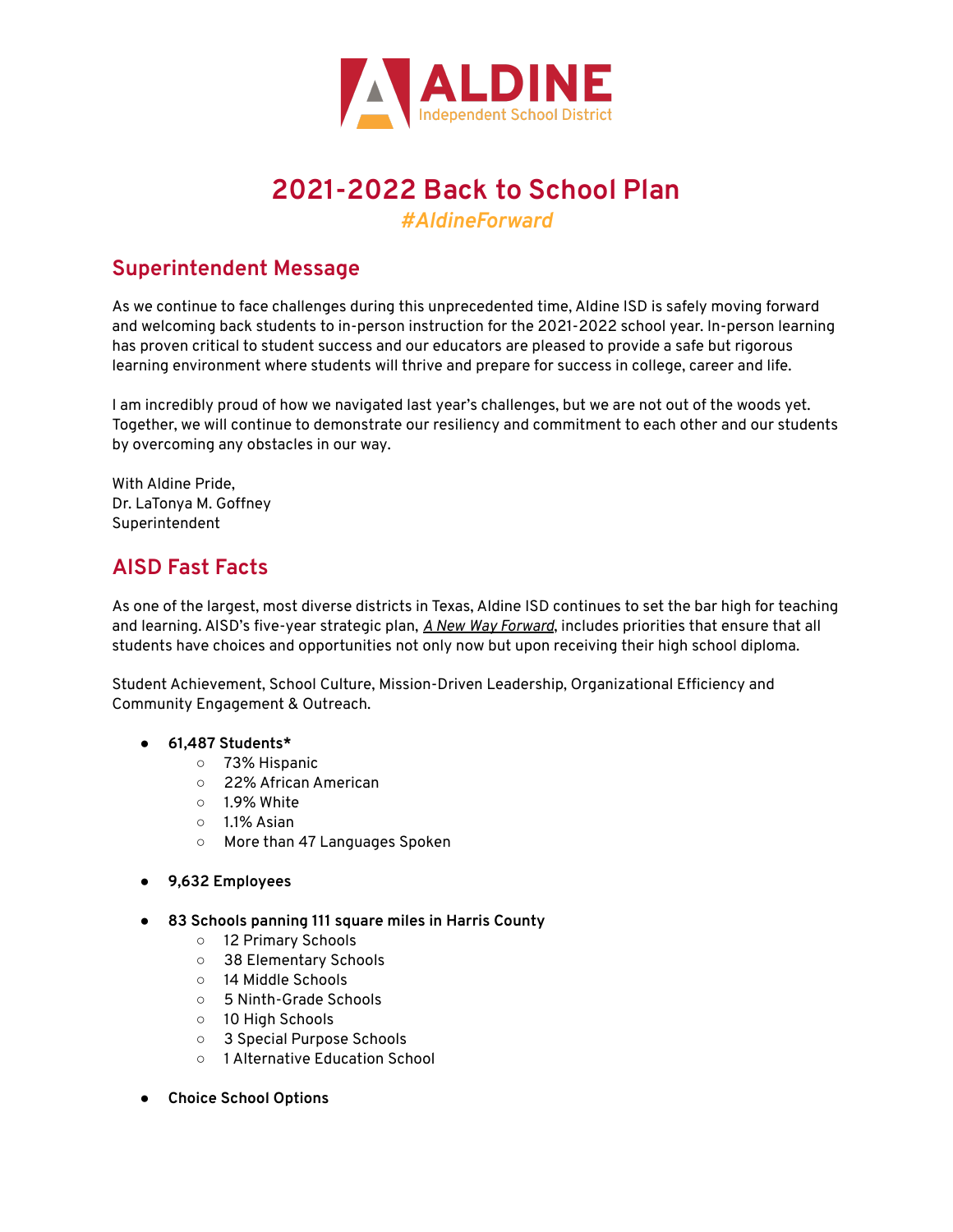- Science, Technology, Engineering and Math (STEM)
- One-Way and Two-Way Dual Language
- International Baccalaureate
- Bilingual Education
- PTECH
- Career & Technical Education

*\*Information current as of 9/21/21*

### **Return to Learn**

Aldine ISD offers in-person learning, along with expanded services, activities and extracurricular programs, for the 2021-2022 school year. Throughout the pandemic, the top priorities of Aldine ISD are the safety and academic success of all students and the district has implemented health and safety protocols as well as a plan to address pandemic-related learning loss. District administrators will continually monitor local health conditions and review procedures and protocols, making adjustments as needed. All plans are subject to change based on regulations by the Texas Education Agency. Families and employees will be notified if changes are necessary.

# **Health & Safety / COVID-19 Protocols**

As Aldine ISD 2021-2022 protocols will be revisited to address any changes from the Texas Education Agency, CDC, state and local health guidelines. The district has posted all information related to its operations and any updates on the [Health](https://www.aldineisd.org/healthalerts/) Alerts page; visit: https://www.aldineisd.org/healthalerts/

### **Safety Highlights**

- **The 3 W's** The 3 W's have been proven to effectively prevent the spread of COVID-19. Aldine ISD continues to share this message with our community: Wear a mask, Wash your hands and Watch your distance.
- **Face Coverings Required** Aldine ISD currently requires that all staff, students and visitors wear a mask while on Aldine ISD buses and when visiting campuses and administrative buildings.
- **COVID-19 Immunizations Not Mandatory** The COVID-19 vaccine is not required for staff or students. Aldine ISD will continue to work with community partners to help ensure our community is educated and has access to testing and vaccines.
- **Health & Safety** All teachers, staff, and students are encouraged to perform daily self-screening for symptoms of illness before entering all buildings.
	- $\circ$  If a staff member or student is ill, they should stay at home and seek medical advice from a physician.
	- Students experiencing symptoms at school will be sent to the school nurse for evaluation.
	- If a student tests positive for COVID-19, the parent/guardian should inform the appropriate campus nurse/clinic staff. Aldine ISD Health Services will report this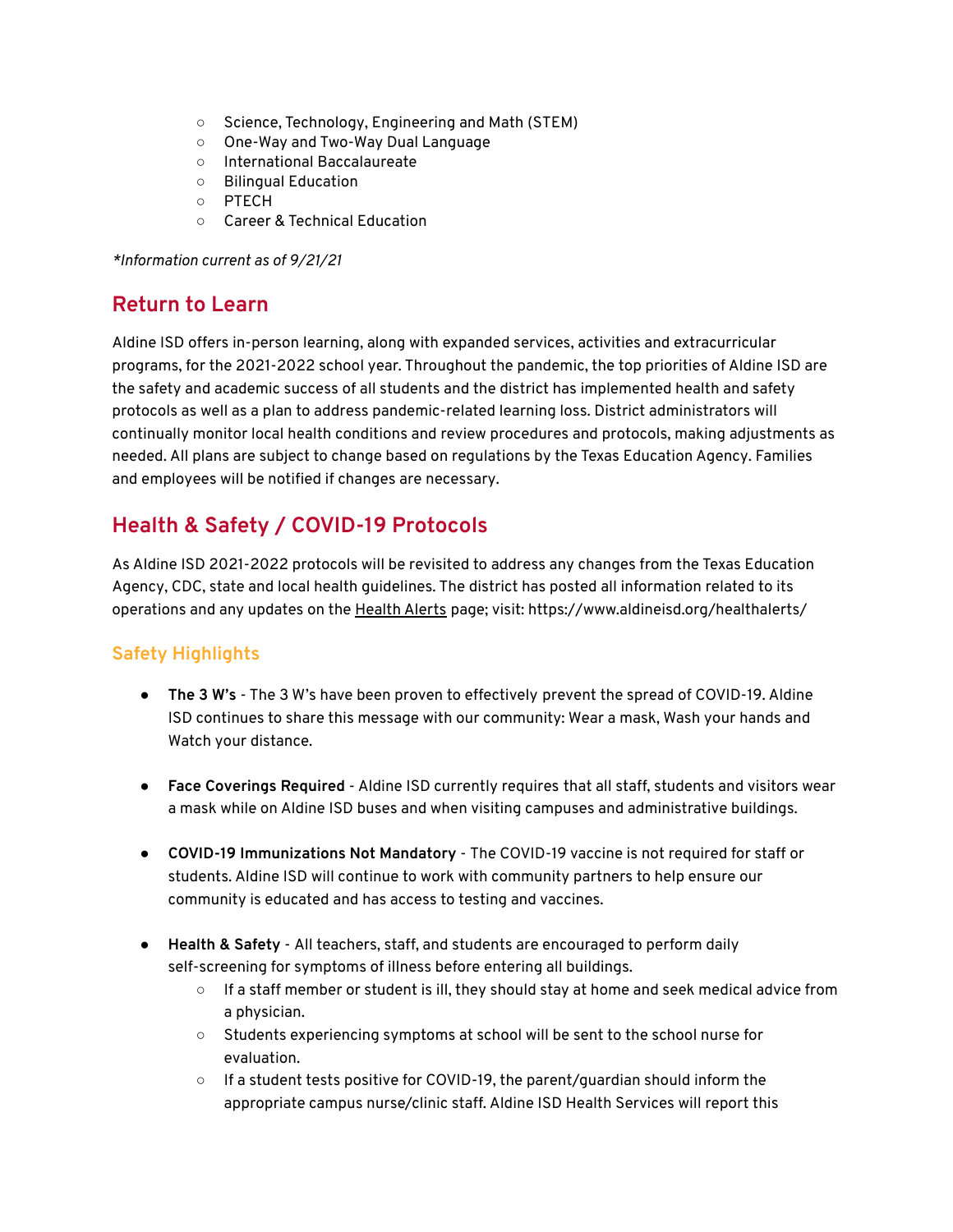information to the local and state health department, as required by TEA. Data regarding positive COVID-19 cases in Harris [County](https://covid-harriscounty.hub.arcgis.com/pages/cumulative-data) may be viewed through the Harris County Public Health [Dashboard.](https://covid-harriscounty.hub.arcgis.com/pages/cumulative-data)

#### Safety Protocols and [Guidelines](https://www.aldineisd.org/wp-content/uploads/2021/07/Safety-Protocols-08-13-2021.pdf) (PDF)

COVID-19 [Dashboard](https://www.aldineisd.org/covid-19-dashboard/) - The Aldine ISD COVID-19 dashboard is updated daily with active lab-confirmed COVID-19 cases of district staff and students who have been in district schools and facilities. Our protocols follow the Texas Education Agency's reporting structure, which communicates cases Monday through Saturday and considers a case active for 10 days.

## **Learning Loss**

The American Rescue Plan Act (ARP) of 2021 established the Elementary and Secondary School Emergency Relief Fund (ESSER) III, a fund dedicated to providing a total of nearly \$122 billion to states and school districts to help safely reopen and sustain the safe operation of schools and address the impact of the coronavirus pandemic on the nation's students. Aldine ISD was awarded a grant under this fund and will utilize the funds to address pandemic-related learning loss by focusing on 4 key areas that drive student success.

### **Aldine ISD ESSER III Allocation Plan -** Allocation: \$235M

- \$120 (51%) dedicated to Learning Recovery and SEL
- \$25M (11%) dedicated to Technology, Facility Upgrades, and Continuous Facility Improvements
- \$90M (38%) dedicated to Strategic Staffing Support

**1. Targeted Academic Supports that drive improvements in student outcomes**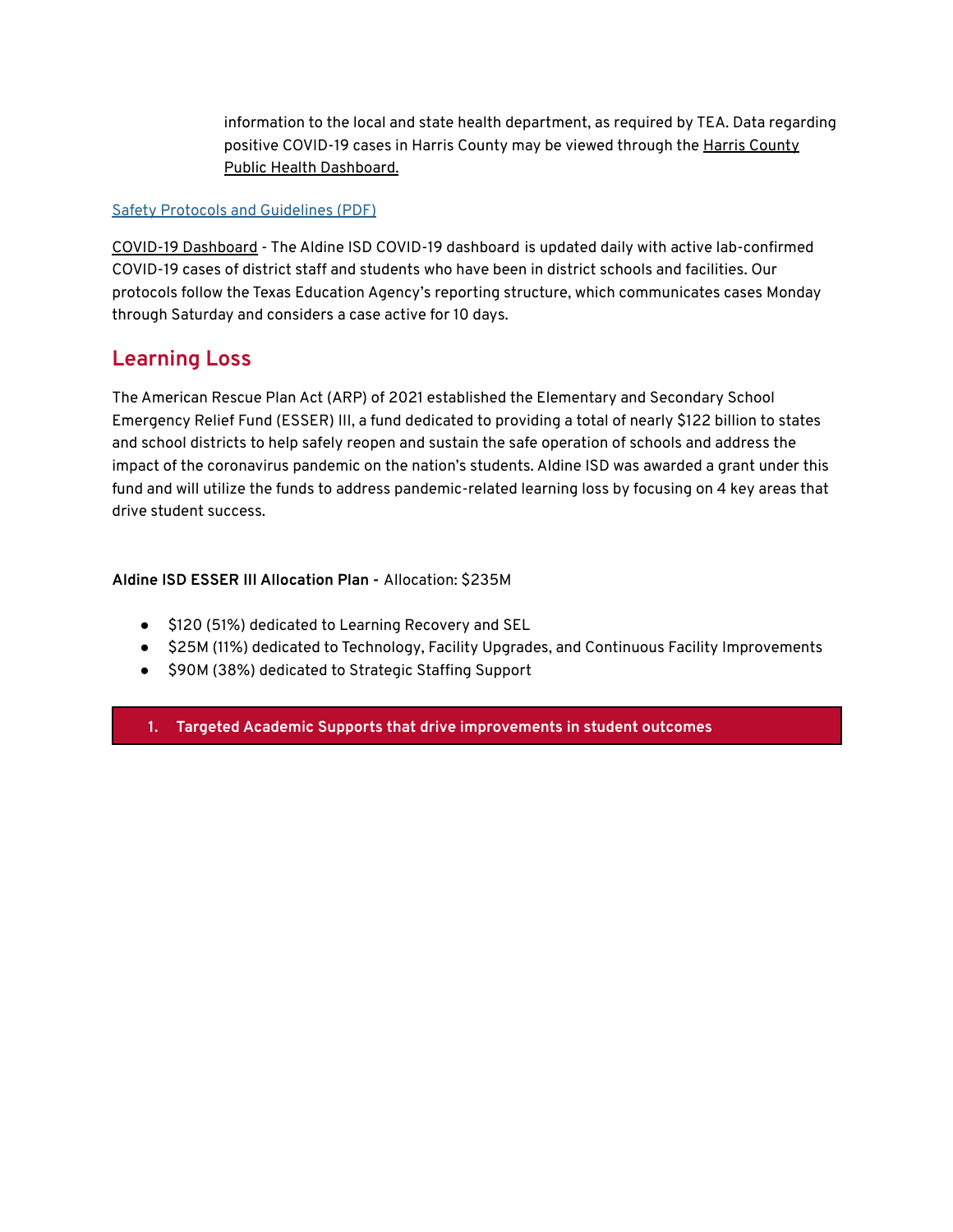#### What we know:

- Access and implementation of high-quality curriculum and instructional materials has an impact on student learning (Must be implemented with fidelity).
- Formative and summative assessments aligned to these materials that enable frequent progress monitoring toward grade-level mastery must be in place.
- Instructional materials must support all learners, including students with disabilities, English Learners, and students identified as gifted and talented.
- High-dosage tutoring can meaningfully accelerate student learning when coupled with frequency, consistency and high-quality instructional materials
- Strategic scheduling to increase time for learning acceleration
- AISD will address pandemic-related learning loss by focusing on 4 key areas that drive student success: Tier 1 Instruction, Time, Talent, Targeted Supports

#### **ACTION ITEM:**

How will success be measured? Which Initiatives/Actions are Short Term vs. Long Term Investments?

#### **Investment Total: \$44M**

| Initiative                                             | Allocation | <b>Description</b>                                                                                         |
|--------------------------------------------------------|------------|------------------------------------------------------------------------------------------------------------|
| High Intensity Tutoring                                | \$12M      | Tutoring to support student learning                                                                       |
| <b>Acceleration Academies</b>                          | \$9M       | Acceleration and Intervention                                                                              |
| ADSY (2 campuses)                                      | \$600K     | Additional Learning Time - Ext. Week/Summer                                                                |
| Purchase curriculum materials for<br>literacy and math | \$6.7M     | Math and Literacy adoption materials - Eureka,<br>CKLA, etc.                                               |
| <b>Early Learning Quality Framework</b>                | \$750k     | Strategy development for early learning - All<br>primary schools                                           |
| <b>Instructional Supports</b>                          | \$15M      | Renaissance STAR 360, Freckle, MyOn,<br>Waterford, Calculator Emulators, MClass, GT<br><b>Mastery Prep</b> |

#### **2. Social and Emotional Learning and Student Engagement**

What we know: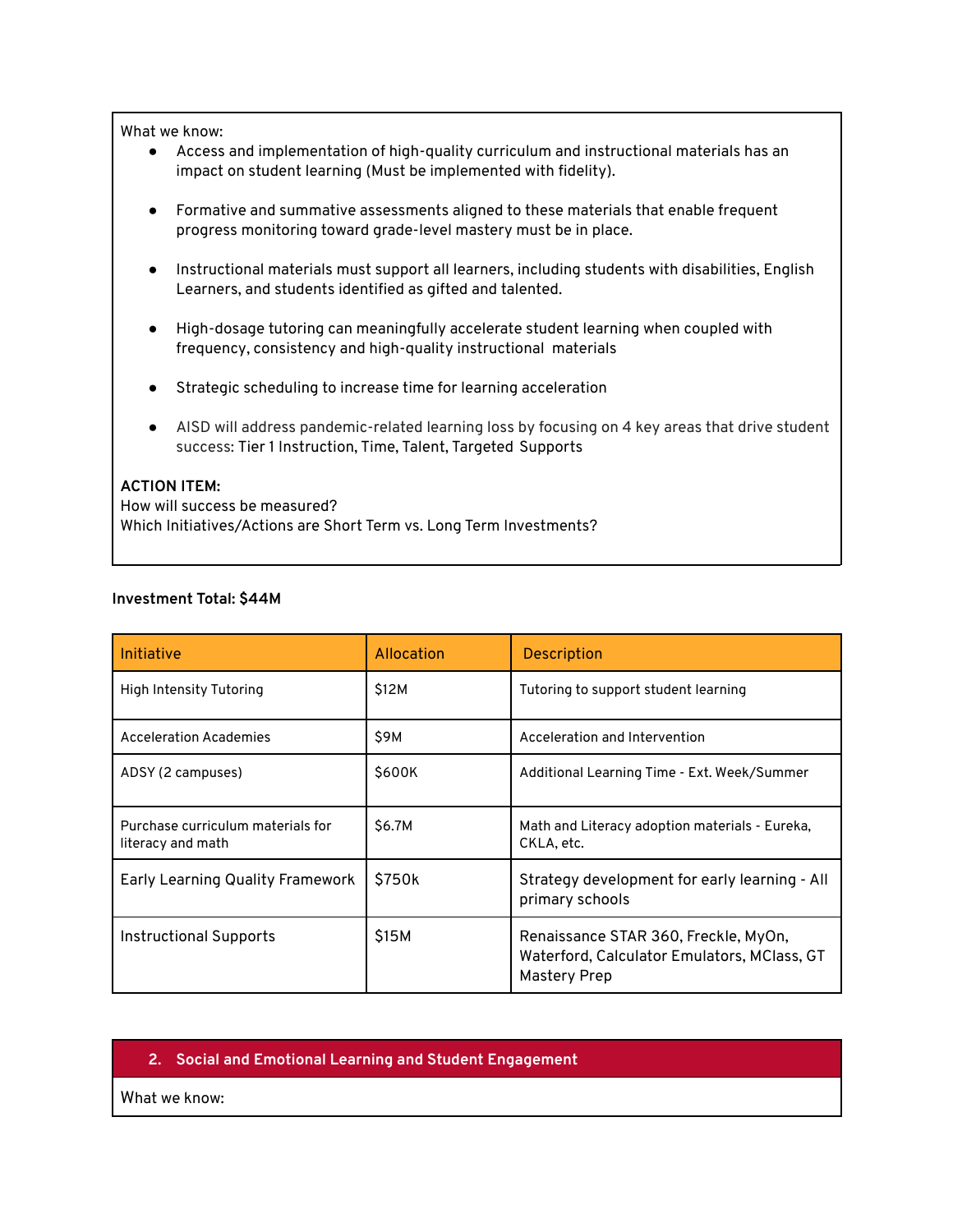- Systems should be in place to ensure that every family has one primary point-of-contact at the school (especially for secondary campuses).
- There is demand from some families and the community for more contact and resources to support learning at home.
- A plan must be in place to measure students' social, emotional, and mental health needs?
- Sufficient staff is needed to meet students' needs, such as counselors, social workers, and school psychologists. Wraparound supports are needed.
- Access to resources (e.g. curriculum, technology) to support students' social and emotional development should be in place

| Initiative                                                       | Allocation | <b>Description</b>                                                                                 |
|------------------------------------------------------------------|------------|----------------------------------------------------------------------------------------------------|
| Increase access to mental health<br>services and supports        | \$1.2M     | Hire additional social workers, invest in<br>restorative and mindfulness practices and<br>training |
| Social and emotional learning                                    | \$100K     | Additional Resources to support students<br>and staff - CASEL                                      |
| <b>Family Engagement</b>                                         | \$500K     | Expand outreach efforts                                                                            |
| Targeted Student Enrollment and<br>Attendance                    | \$500K     | Outreach Efforts to recover students                                                               |
| LSSP(4)                                                          | \$320K     | Additional Staff to support students and<br>staff                                                  |
| Mentorship                                                       | TBD        | Supplemental support for students                                                                  |
| Professional Learning on Mental<br><b>Health &amp; Awareness</b> | TBD        | Training for staff                                                                                 |

#### **Investment Total: \$2.6M**

### **3. Strategic Staffing, Teacher Supports and Adaptable Instruction**

What we know:

- Teachers must be trained in delivering research-based literacy instruction that translates to effective instructional delivery practices.
- Students must have explicit, systematic practice with Foundational Skills.
- Our current approach to literacy must include opportunities for students to read, write, and speak about both literary and informational grade-level texts.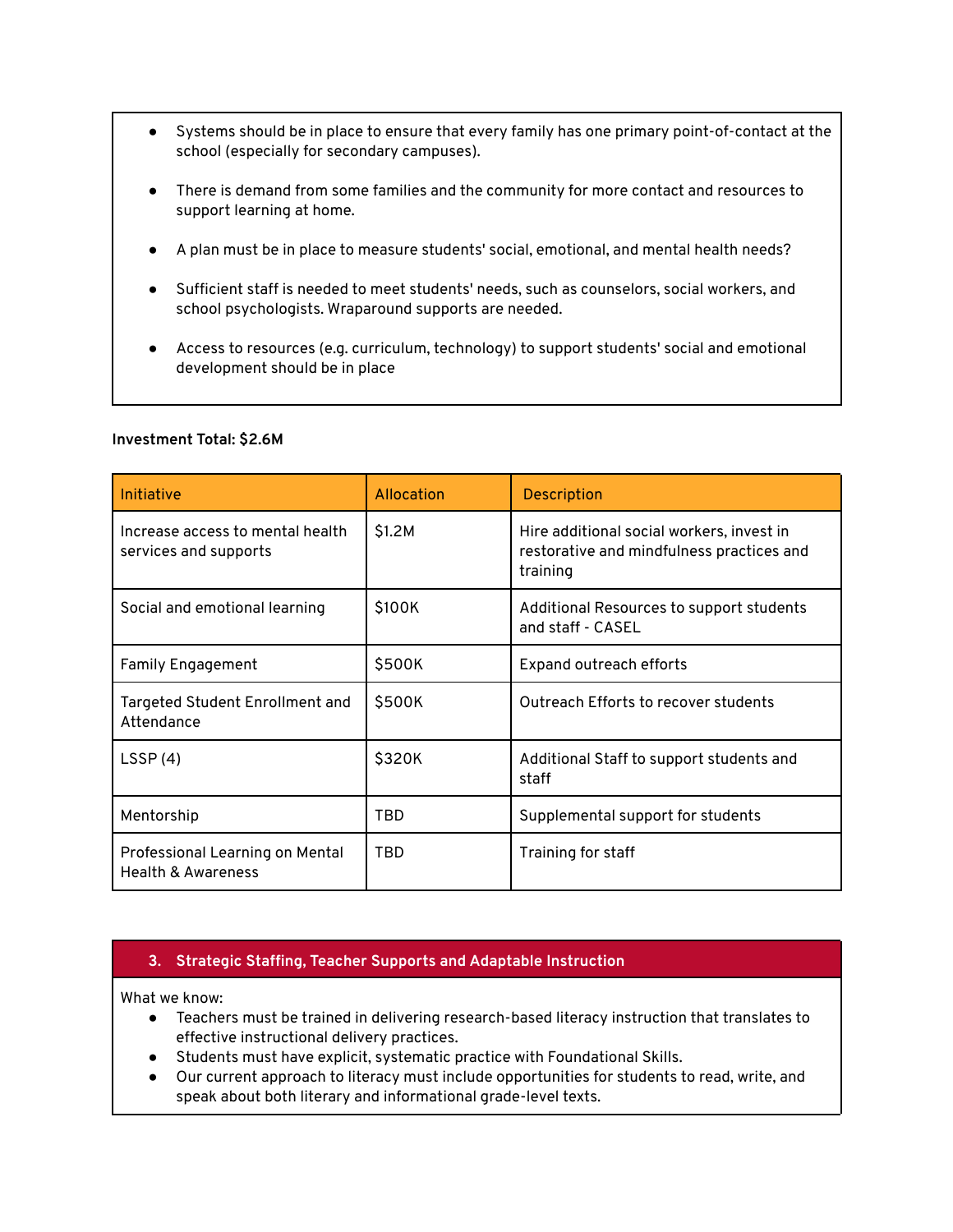- Our current approach to math must include a strategic progression of concepts, not just isolated skills.
- Our approach to math must emphasize mastery of conceptual understanding prior to moving to procedural fluency and applications.
- We must have enough time and flexibility in our schedule and staffing model to allow for strategic acceleration/intervention.
- We must have instructional materials aligned to prerequisite skill gaps that teachers can use for acceleration or interventions.
- We must have a clear set of researched-based differentiation/scaffolding strategies that teachers know how to implement.
- We must have a plan in place to monitor student progress and the effectiveness of intervention programs.
- We should have a system in place for training and coaching instructional support staff.
- Teachers should have been trained on how to utilize instructional support staff in their classrooms.

| Initiative                                                        | Allocation | <b>Description</b>                                                                                               |
|-------------------------------------------------------------------|------------|------------------------------------------------------------------------------------------------------------------|
| <b>Strategic Staffing</b>                                         | \$90M      | Smaller classrooms in targeted areas                                                                             |
| Expanded coaching and supports<br>for schools                     | <b>TBD</b> | Addition of LPAC coordinators, dedicated<br>substitutes, AP teacher training, etc.                               |
| <b>Tiered Campus Support</b>                                      | <b>TBD</b> | Additional resources and support for highest<br>need campuses.                                                   |
| Opportunity Culture                                               | <b>TBD</b> | Expansion of Opportunity for additional<br>campuses                                                              |
| <b>COVID Leave/Vaccine stipend</b>                                | \$20M      | <b>Support for Health Fund Expenses</b><br>associated with COVID and Incentive for staff<br>to get vaccinated.   |
| <b>Retention Incentive</b>                                        | \$21M      | Incentive to staff for commitment to district                                                                    |
| Professional Dev. and Training for<br><b>Teachers and Leaders</b> | \$5M       | Instructional Partners, TNTP, Coaching for<br>integrated professional learning - job<br>embedded - content based |
| <b>Capacity Building and Expand</b><br>Pipelines                  | <b>TBD</b> | UofH partnership to support male HS<br>Students pursuing a teaching degree                                       |
| Homegrown                                                         | <b>TBD</b> | <b>Expanded Opportunities for</b><br>paraprofessionals to become teachers                                        |
| <b>Dual Credit Expansion</b>                                      | <b>TBD</b> | <b>Stipends &amp; Tuition Support for Teachers</b>                                                               |

#### **Total: \$164M**